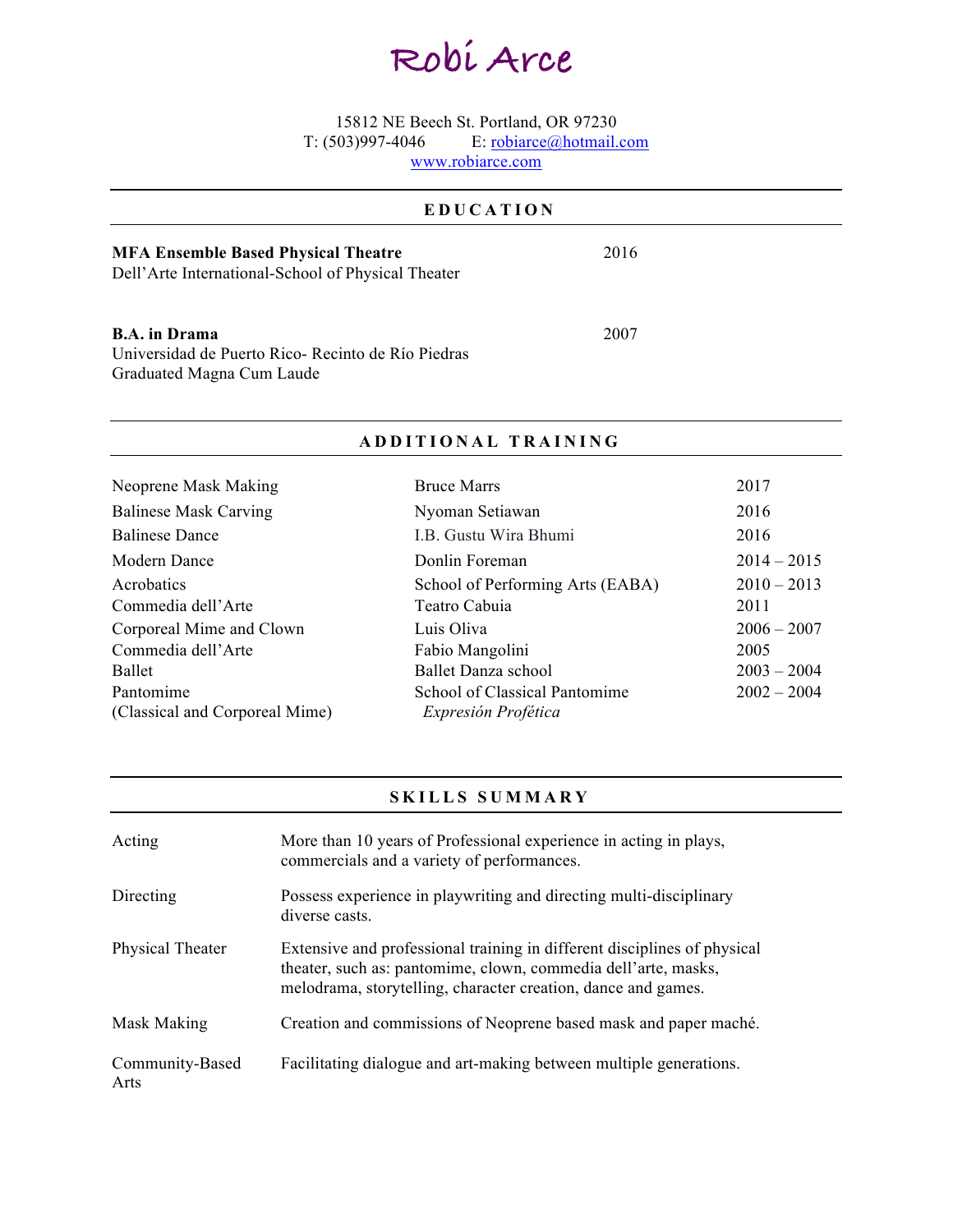Workshops Have taught workshops in México, Venezuela and the United States about acting, commedia dell'arte, clown, mime, directing, movement, dance, improvisation, mask work, mask making, prop making, among others.

#### **TEACHING EXPERIENCE**

## **Teaching Artist Hand2Mouth Theatre 2018 - Present** Teacher for the educational program *Student Voices*, a program of theatrical workshops that allow

teenagers to tell and devise their own stories at five Portland area public school SUN sites at no cost to students. In workshops youth are able to collaborate, under professional artistic guidance, and express their own experiences through theatre.

**Teaching Artist Acting Academy at Oregon Children's Theatre 2017 - Present** Instructor for weekly classes of Theatre Design and Theatre for Social Change. Also offered mask performance workshops for the *Young Professional's* program.

#### **Teaching Artist David Douglas High School 2017** Guest instructor for a course in Theatre for Social change and Commedia dell'arte.

#### **Teaching Artist Kaiser Permanente's Educational Theatre Program 2016 – 2017**

Offered performances, residencies, and workshops to schools and communities in the state of Oregon. The offerings prompt thought and dialogue about the everyday decisions that shape the quality of our health and our lives. Mission: Through theatre, we inspire people to make healthy choices and build strong communities.

### **Teacher Colegio Bautista de Caguas 2008 – 2012**

Full time Theatre teacher for High School level.

- Developed age and group specific class curriculums high school students.
- Planned and supervised out of classroom activities and trips.
- Lead an after-school theater club, which plays were presented in schools, theaters, public places and faith-based communities.
- Worked directly with the Art and Industrial Arts teacher to produce a yearly play for the community.
- Collaborated with the Spanish and English teaching departments to create innovative ways for students to engage with reading books being used in class.
- Sourced donated materials and recyclable materials to construct new set designs.
- Prepared students for local and national skills competitions.
- Met with parents to resolve conflicting educational priorities and issues.

#### **Teacher School of Mime and Physical Theatre "Logos" 2005 – 2008**

Director and Instructor for a school based in the Bethlehem church in Gurabo, P.R. which operated in a weekly basis.

**Teacher Escuela de Pantomima Clásica Expresión Profética 2004 – 2005**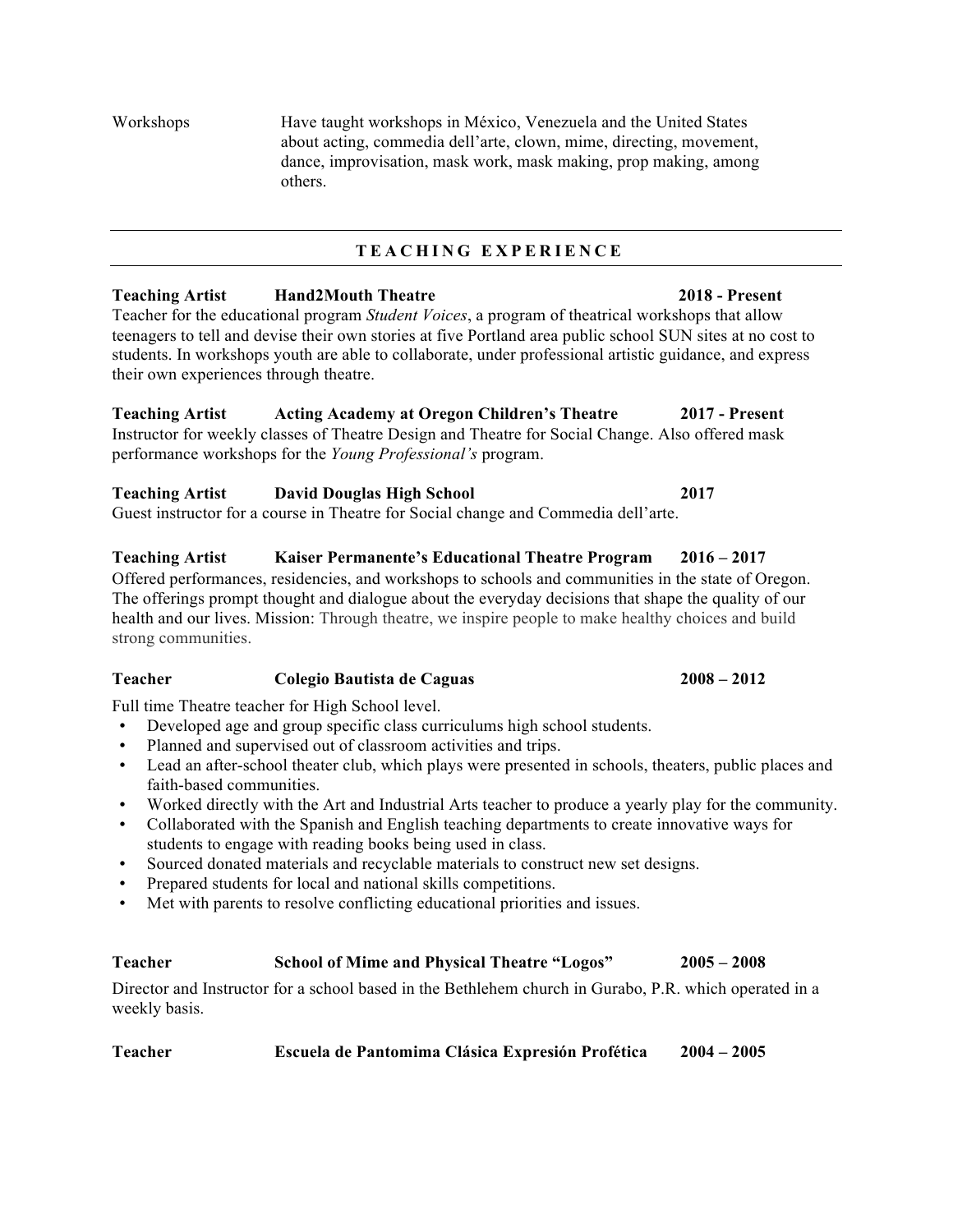- Developed the class curriculum and taught for youth and adults.
- Assessed new communication skills and devising techniques.
- Researched, developed and directed stories that reflected the unique sensibilities of the student's communities.
- Coached school productions.
- Handled audio mixing for school productions.

## **WORKSHOPS Commedia dell'Arte University of Oregon – Eugene, OR (2018) Portland, OR (2018) San Juan, PR (2015)** • A contemporary approach to the style and focused exploration on the archetypes of the commedia characters and their appetites. **Actor-Creator Juncos, P.R. (2015)**

Intensive workshop on acting, devising and creation of characters.

• Training course for dancers. The exploration was focused on the relation of the bodies with the space, acting and gesture.

**Pantomime Puerto La Cruz, Venezuela (2009) Puerto Rico (2003 – 2013) Veracruz City, State of Xalapa -México (2003) Orlando, FL (2002)**

• Introduction to the technique of Pantomime and physical expression.

• Workshop for teachers through the "Título I" Program of the Federal department of Education. The course was focused on looking for new strategies to use and engage students in the classrooms.

#### **COMMUNITY-BASED ARTS PROJECTS**

| <b>Director and Teaching Artist</b>                              | "Beyond the Ages"                                                                                                                                                                                    | 2017 |
|------------------------------------------------------------------|------------------------------------------------------------------------------------------------------------------------------------------------------------------------------------------------------|------|
| misconceptions. Culminated with a final show open to the public. | Intergenerational Project of 8 weeks of exploration between students from David Douglas High School<br>and elders from Cherrywood Village Assisted Living to address the gap of age, stereotypes and |      |
| <b>Co-director and Teaching Artist</b>                           | "The Recollection Project"                                                                                                                                                                           | 2016 |
|                                                                  | Storytelling project with Cherrywood Village Assisted Living" participants in Portland, OR.                                                                                                          |      |
| Organizer and part of and<br>ensemble of directors               | "Seniors Broadcast"                                                                                                                                                                                  | 2016 |

## **Physical Theatre Hormigueros, PR (2015) Hormigueros, PR (2015)**

 **Miami, FL (2012, 2013)**

**Comedy and Clown San Juan, PR. (2012)**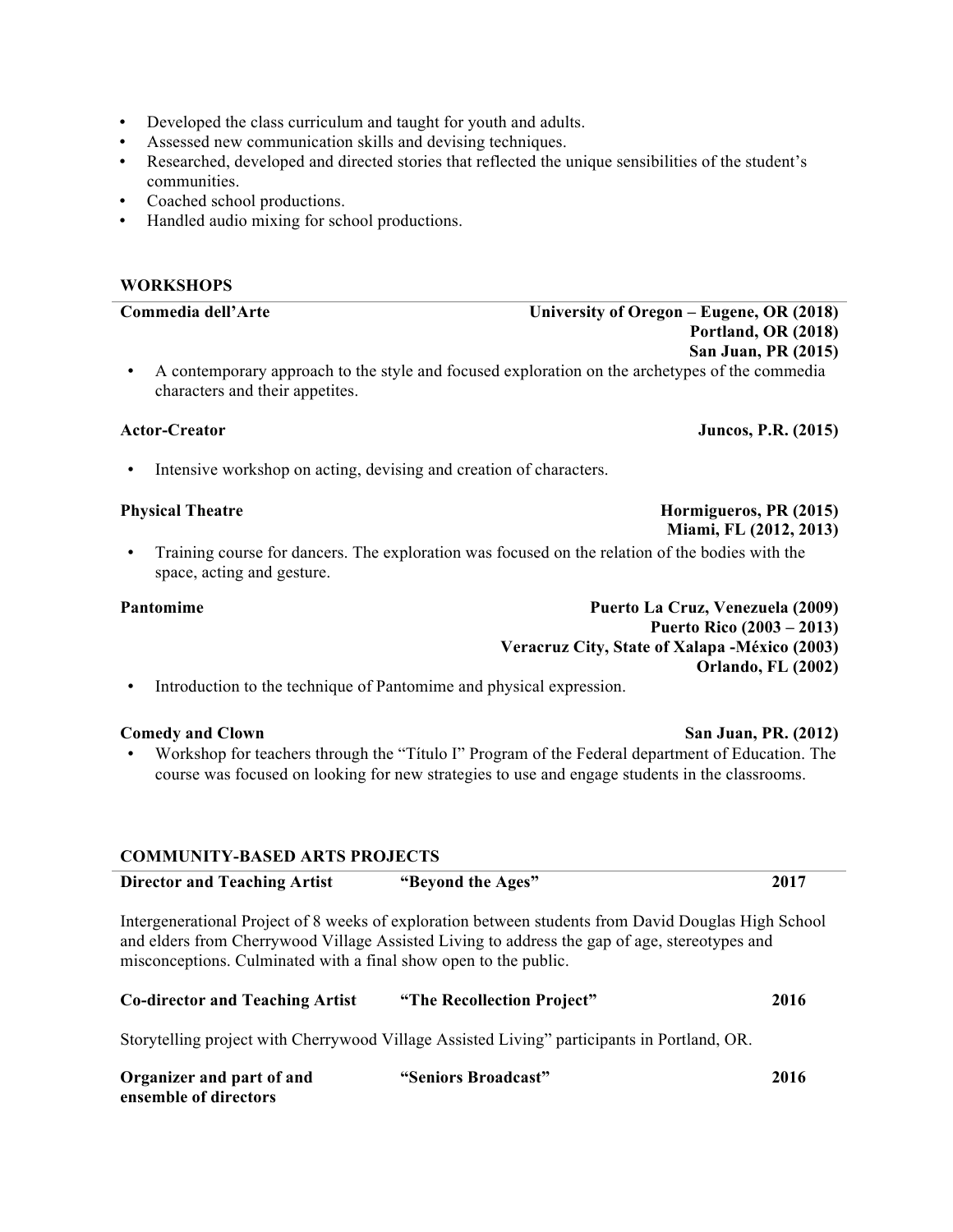Performance with elders of Eureka Timber Ridge Care Facility.

| Documentarian and Workshop | <b>Artistic Rural Residency</b> | 2016 |
|----------------------------|---------------------------------|------|
| Leader                     |                                 |      |

Artistic rural residency with community members or Orick, CA.

### **PERFORMING AND DIRECTING**

| <b>ROLE</b>                | <b>SHOW</b>                                                               | <b>COMPANY</b>                                                             | <b>YEAR</b>   |
|----------------------------|---------------------------------------------------------------------------|----------------------------------------------------------------------------|---------------|
| Pedro Linares              | Alebrijes                                                                 | Milagro, Theatre<br>Portland, OR                                           | 2018          |
| Actor / Puppeteer          | The Very Hungry Caterpillar                                               | Oregon Children's Theatre<br>Portland, OR                                  | 2018          |
| Various Roles              | Angamazad                                                                 | Oregon Eclipse Festival<br>Bend, Oregon                                    | 2018          |
| Ensemble                   | Exodo                                                                     | Milagro Theatre - Portland, OR                                             | 2017          |
| Puppeteer<br>Count Plaqula | The Adventures of the<br><b>Tartar Patrol</b>                             | Kaiser Permanente's Educational<br>Theatre Program                         | 2016          |
| The Tramp                  | El Muerto Vagabundo                                                       | Milagro Theatre - Portland, OR                                             | 2016          |
| Mime                       | 10 <sup>th</sup> . Mime and Physical Theatre<br>Festival of the Caribbean | Centro Bellas Artes Luis A. Ferré<br>San Juan, P.R.                        | 2013          |
| The Guardian               | La Leyenda del Guardian                                                   | Teatro Ada Mage Zayas<br>en Juana Díaz, P.R.                               | 2013          |
| The Vain Man               | Le Petit Prince                                                           | Teatro Victoria Espinoza, Santurce                                         | 2012          |
| Cupido                     | i. Felices por siempre?!                                                  | Teatro Braulio Castillo in Bayamón &<br>Centro de Bellas Artes de Guaynabo | 2011          |
| El Pillo                   | La Radio está encendida,<br>y el tubo echando humo                        | Teatro del 60<br>Centro de Bellas Artes de Santurce                        | 2010          |
| Einstein                   | A la marcha de los Oficios                                                | Escena Latina<br>Centro de Bellas Artes de<br>Guaynabo y Aguada            | 2008          |
| El Sujeto                  | Historia de Horror,<br>casi en blanco y negro                             | Teatro Yerbabruja &<br>Teatro del Museo de Arte de P.R.                    | 2005-<br>2006 |
| Mime                       | 5 <sup>th</sup> . Mime and Physical Theatre<br>Festival of the Caribbean  | Teatro Braulio Castillo<br>Bayamón, P.R.                                   | 2005          |